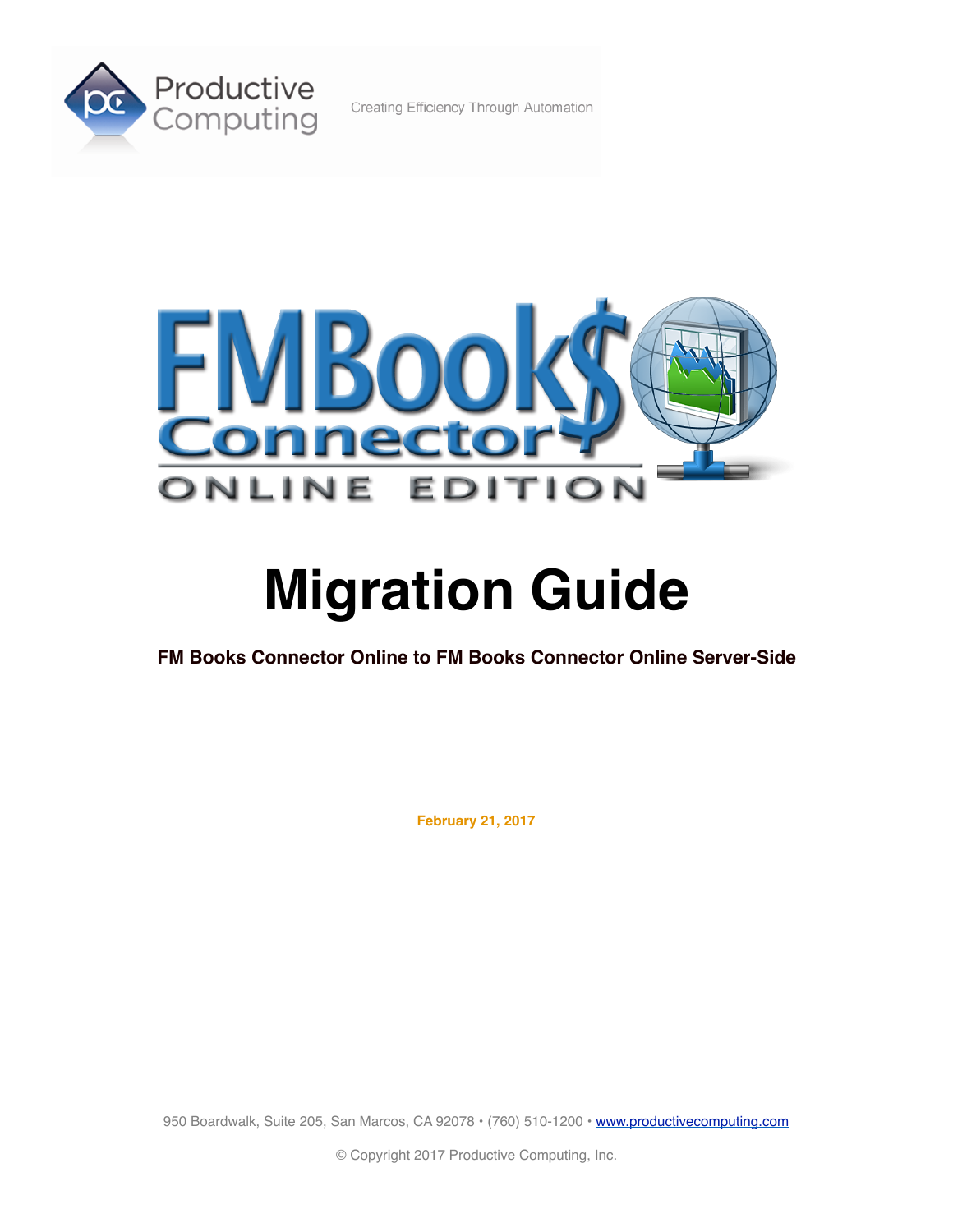As of version 2.0.1.0, the FM Books Connector Online Edition plug-in is able to run on FileMaker Server within the FileMaker Server Scripting Engine or Web Publishing Engine. In order for a solution to utilize the plug-in in the Scripting Engine or Web Publishing Engine, there may be changes required in the scripting and integration in the handling of the plug-in. The following is a useful document that should help a developer prepare their solution for posting financial information to QuickBooks Online from their FileMaker Solution using server-side processes.

## **Plug-in Installation**

As mentioned in the Developer's Guide, the server-side plug-in must be installed on the server in order to be utilized. If the desire is to use the plug-in for Perform Script on Server or in server-side scheduled scripts, the plug-in must be installed in the scripting engine's Extensions folder, located within the "Database Server" folder in FileMaker Server's install directory. For WebDirect, this Extensions folder would be in the "cwpc" folder (Custom Web Publishing Core) in the Web Publishing Engine. See the paths below for the plug-in installation locations on both Windows and Mac servers (assuming a default installation path):

### **Windows:**

Database Server:

C:\Program Files\FileMaker\FileMaker Server\Database Server\Extensions Web Direct & Custom Web Publishing:

C:\Program Files\FileMaker\FileMaker Server\Web Publishing\publishingengine\cwpc\Plugins

#### **Mac:**

Database Server: /Library/FileMaker Server/Database Server/Extensions Web Direct & Custom Web Publishing: /Library/FileMaker Server/Web Publishing/publishing-engine/cwpc/Plugins

An important note: In order to allow FileMaker Server to install and use a server-side plug-in from a hosted database, both options in the Database Server > Server Plug-ins section in the Admin Console must be checked, as well as both options in the Web Publishing > General Settings section. To make installation easy, you can use the server-side demo file to install the plug-in automatically, whether on Web Direct or via Perform Script on Server.

## **Authentication to QuickBooks Online**

The FM Books Connector Online server-side plug-in cannot initiate or authenticate a new session with Intuit QuickBooks Online on its own. This is in part due to the restriction for FileMaker server-side plug-ins that prevents the use of external dialog windows or pop-ups. In order to allow the FM Books Connector Online server-side plug-in to communicate with QuickBooks Online while respecting the FileMaker server-side plug-in restrictions, the information of a session must be passed to the serverside plug-in during any scripted process.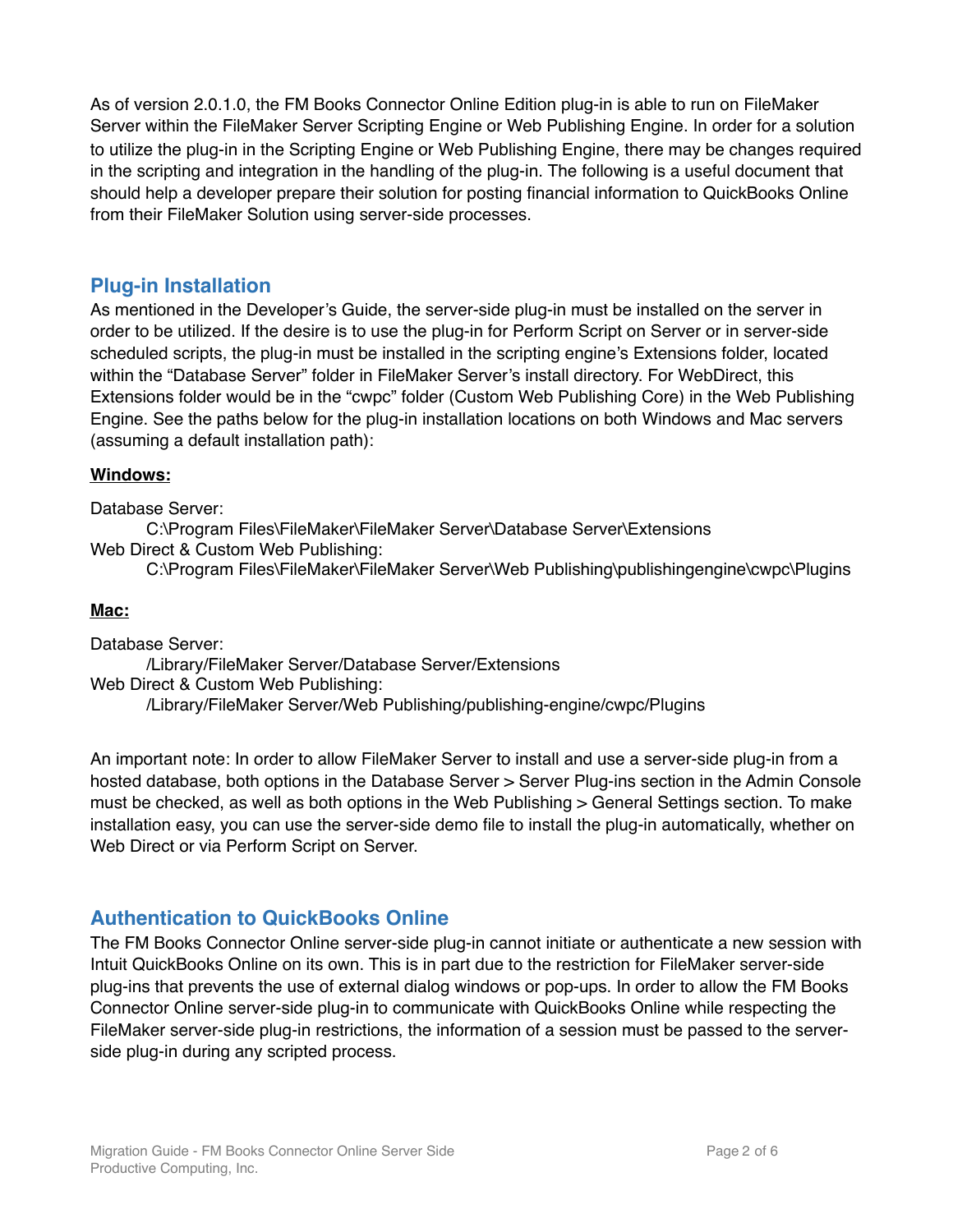A client-side version of FM Books Connector Online must proceed with beginning and authenticating a session with QuickBooks Online. Once this is successful, the solution must call "PCQO\_SSaveSessionInfo" and store the resulting encrypted session information string within a field in the hosted FileMaker solution. When the server-side plug-in is then called to perform a task (such as a user accessing the solution via FileMaker Go and seeking to push a set of invoices to QuickBooks Online), the scripted process must load that stored session information string by calling "PCQO\_SLoadSessionInfo". If the result of the call is 0, the connection has been established and the server-side plug-in is able to communicate freely with QuickBooks for the duration of the scripted process.

## **Conversion of Scripts**

Depending on the intended deployment of the FM Books Connector Online server-side plug-in, scripts utilizing the plug-in may need to be changed.

#### Perform Script on Server

When a client calls Perform Script on Server, the action sends the desired script to allow the FileMaker Server Scripting Engine to perform the heavy lifting of calculation and data manipulation, and return the result back to the caller. For handling plug-in usage, the following is a handy checklist of what to ensure the script that is performed on the server should do:

- 1) Ensure the script space ends up in the right table occurrence context, with the appropriate record(s) in the found set and accessed
- 2) Perform a call to PCQO\_Register with valid registration information to put the plug-in into the "Live" operating mode
- 3) Perform a call to PCQO\_SLoadSessionInfo with an open and active session created by an earlier call from the client plug-in, as mentioned in "Authentication to QuickBooks Online"

See below for an example of a usage of Perform Script on Server, using scripts from the PCQO\_Demo\_Server-side demo file:

Script 1: Pull All Customer Names [Server]

```
# Ensure the solution is hosted
If [IsEmpty( Get(HostIPAddress) )]
      Show Custom Dialog ["File Not Hosted"; "This solution must be hosted to use this 
feature."]
      Halt Script
End If
If [$$IsWebDirect]
      # $$IsWebDirect is a true or false flag that is set to true if the file is 
      # being accessed via Web Direct. This would be set in the file's opening script.
      # Perform the script for Web Direct. Web Direct uses "client"-style scripting 
      # just as well as Perform Script On Server.
      Perform Script ["SVR – Pull All Customers Names"]
Else
      # Perform the script on the server
      Perform Script on Server [Wait for completion; "SVR – Pull All Customers Names"]
End If
```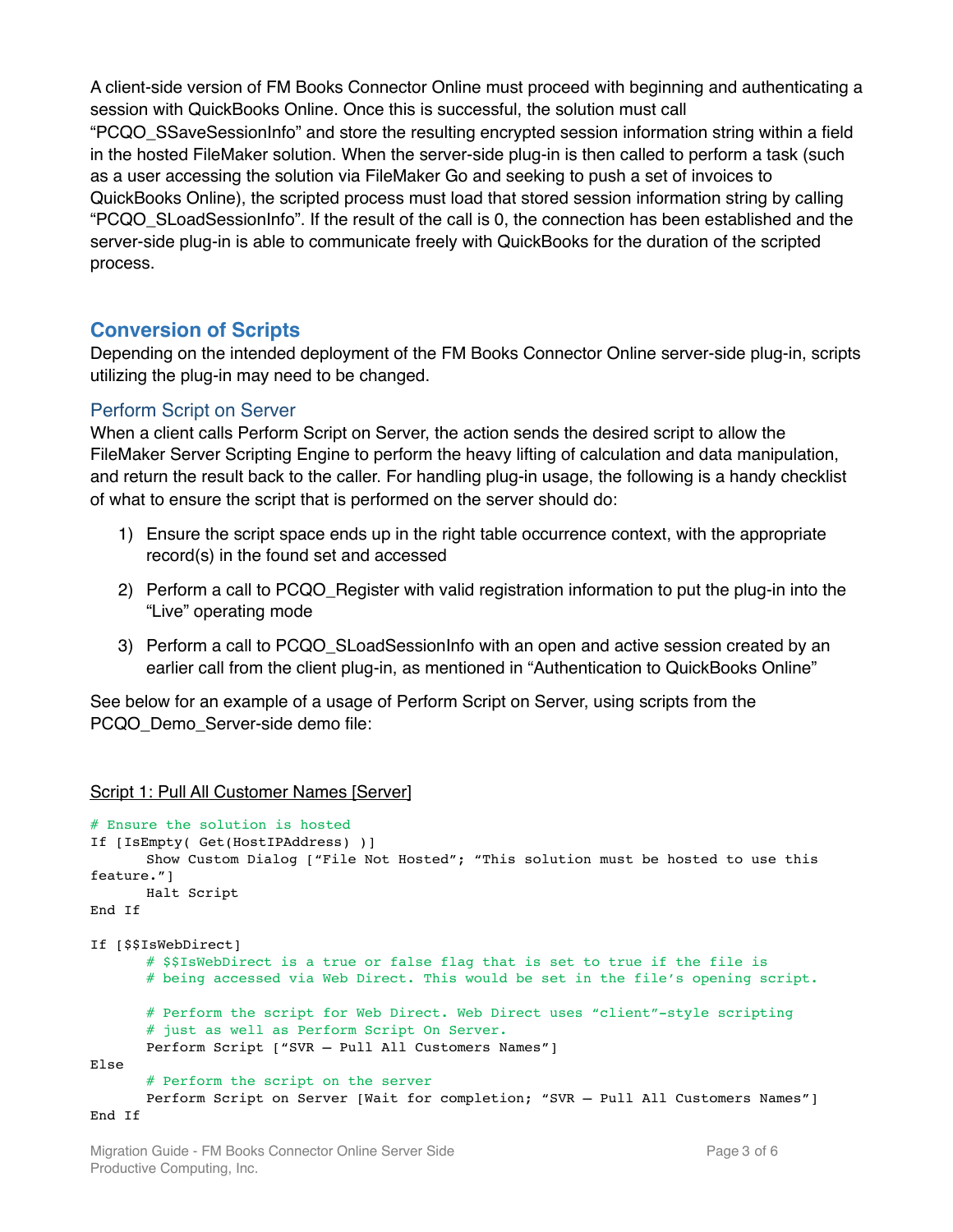```
# Get the result and check for error
If [Get(ScriptResult) <> 0]
      Show Custom Dialog ["Pull Failed"; "Failed to pull customer names: " & 
Get(ScriptResult)]
End If
```
#### Script 2: SVR – Pull All Customers Names

```
# Ensure the plug-in is registered. In this demo, we use subscripts for better readability.
Perform Script ["SVR – Register Plug-in"]
If [Get(ScriptResult) <> 0]
      # There was an error with registration. Return the result back to the client.
      Exit Script [Text Result:Get(ScriptResult)]
End If
# Ensure the plug-in has an authorized connection.
Perform Script ["SVR – Load Session"]
If [Get(ScriptResult) <> 0] 
      # There was an error with loading the session. Return the result back to the client.
      Exit Script [Text Result:Get(ScriptResult)]
End If
# Clear any existing customer records
Go to Layout ["Customer List" (Customers)]
Show All Records
Delete All Records [With dialog:Off]
# Create the request (we want all customers in the QuickBooks Online company)
Set Variable [$$Result; Value: PCQO_RqNew( "Query" ; "Customer" )]
# Execute the request
Set Variable [$$Result; Value: PCQO RqExecute]
If [\$$Result < 0]# There was an error during execution. Return the result back to the client.
      Exit Script [Text Result: PCQO_SGetStatus]
End If
# Process the response and create records in FileMaker
Set Variable [$$Result; Value: PCQO_RsOpenFirstRecord]
Set Variable [$Count; Value: 0]
Loop
      Exit Loop If [$$Result = "!!ERROR!!" or $$Result = "End" or $$Result = "?" or $Count 
= 100 // Only pull the first 100 customers]
      New Record/Request
      Set Variable [$Count; Value: $Count + 1]
      Set Field [Customers::QB_List_ID; PCQO_RsGetFirstFieldValue( "Id" )]
      Set Field [Customers:: Customer Name;
PCQO_RsGetFirstFieldValue( "FullyQualifiedName" )]
      Set Field [Customers::Total Balance; PCQO RsGetFirstFieldValue( "BalanceWithJobs" )]
      Set Variable [$$Result; Value: PCQO RsOpenNextRecord]
End Loop
```

```
# At the end of the script, since we would have exited if there was an issue, return 0.
Exit Script [Text Result:0]
```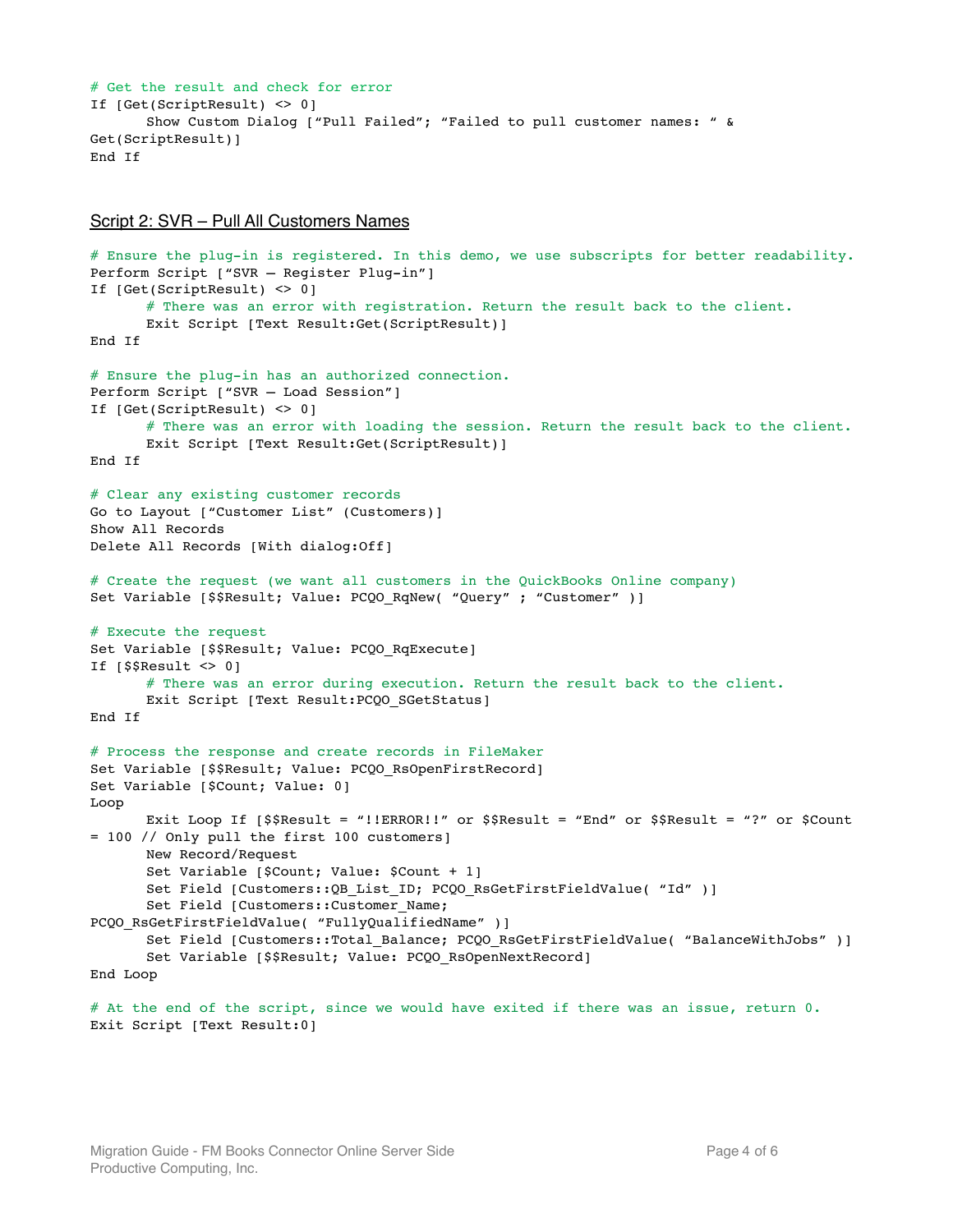#### Script 3: SVR – Register Plug-in

```
# Register the plug-in using the license information stored in the solution
Set Variable [$result; Value: PCQO Register( Main::RegistrationServer;
Main::RegistrationPort; Main::RegistrationPage; Main::RegistrationLicenseID )]
If [sresult \leq 0]Exit Script [Text Result:$result]
Else
      Exit Script [Text Result:0]
End If
```

```
Script 4: SVR – Load Session
```

```
# Check if the session information is stored
If [IsEmpty( Main::Session Info String )]
      Exit Script [Text Result:"No session information is saved."]
End If
# Load the QBO session using the session information stored in the solution
Set Variable [$result; Value: PCQO_SLoadSessionInfo( Main::Session Info String )]
If [$result <> 0]
      Exit Script [Text Result: PCQO_SGetStatus]
Else
      Exit Script [Text Result:0]
End If
```
Script #1 is considered the "Driver" script. This kind of script is usually tied to a button control or some other interactive object, and its purpose is to ensure that the server-side script has what it needs from the client, and then calls the "Worker" script using Perform Script on Server. In a WebDirect environment, the "Driver" script can simply call the "Worker" script directly, or it can call Perform Script on Server if the developer decides to make the server scripting engine's plug-in perform the work.

Script #2 is considered the "Worker" script. This script is the entire scope of the script session, and is the "scripted process" mentioned in the earlier sections. At the beginning of the Worker script, a call to register the server-side plug-in (Script #3) and load a stored QuickBooks Online session (Script #4) must be made successfully before any further progress can be made. The actual work scripting is identical between the client and server styles, with the notable exception being that there can be no dialog windows used when running in the server session.

Once the Worker script has completed all of its script steps, control will return back to the Driver script, and the server-side plug-in will release the registration and session information that it has and return to the original "neutral" state it was in before the call to the Worker script. You can call multiple Worker scripts *sequentially* and each call will register the plug-in, load the session information, and perform its task before returning to the Driver script.

#### Server-Side Scheduled Scripts

Scheduled scripts would follow similar adjustments to the order of scripting as scripts called by Perform Script on Server. The "driver" script, in this case, could be largely ignored, but the script space still needs to be in the correct context, PCQO Register must still be called, and PCQO\_SLoadSessionInfo must load an active QuickBooks Online connection before any work can commence.